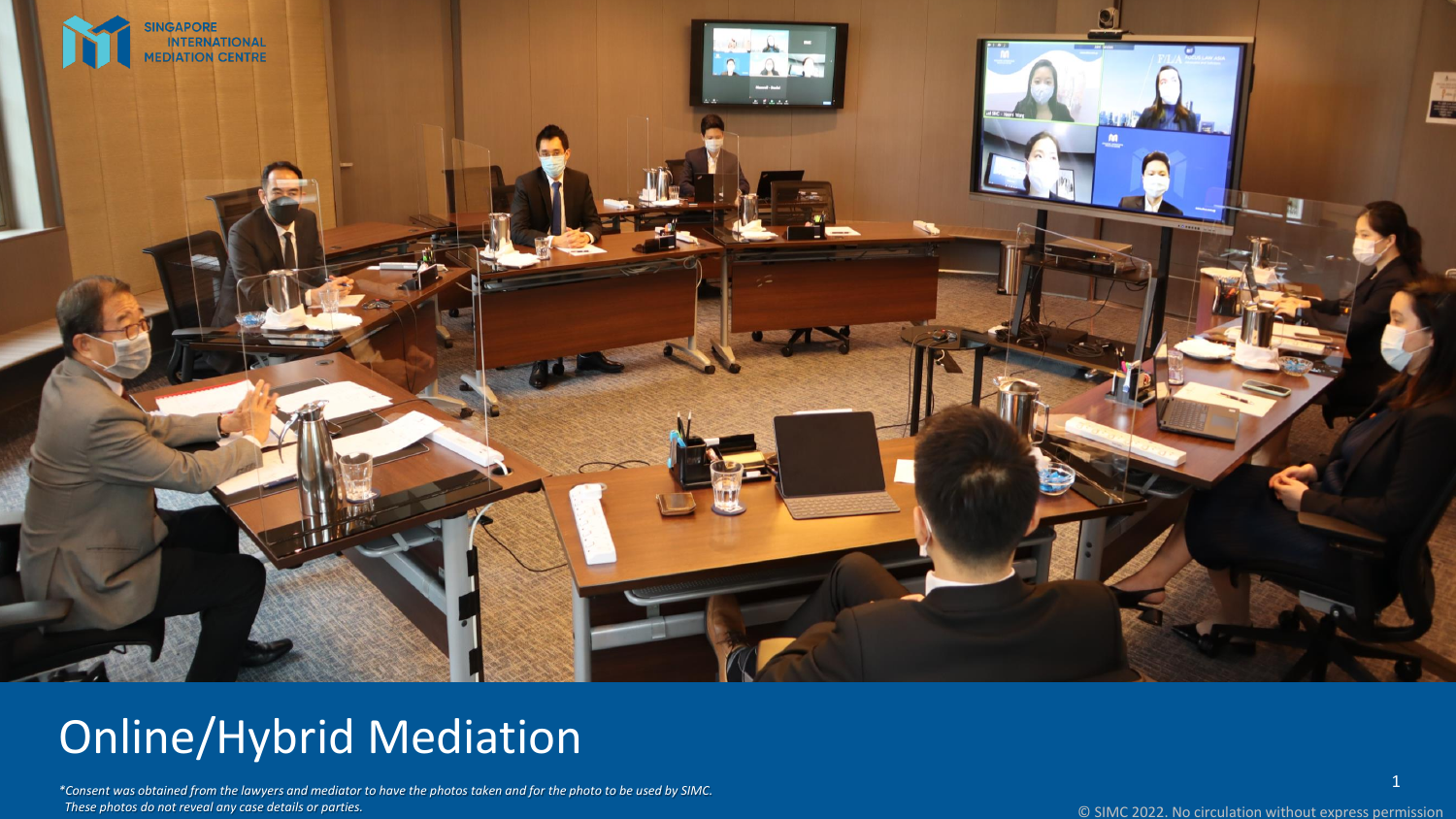

### **SIMC Cases (since launch of Covid-19 Protocol)**

- **100 cases lodged from June 2020 ‒ Dec 2021**
- **53% of 89 cases heard during this time were online/hybrid**
- **60% of online/hybrid cases settled**
- **Overall settlement rate (all cases including in-person): 76%**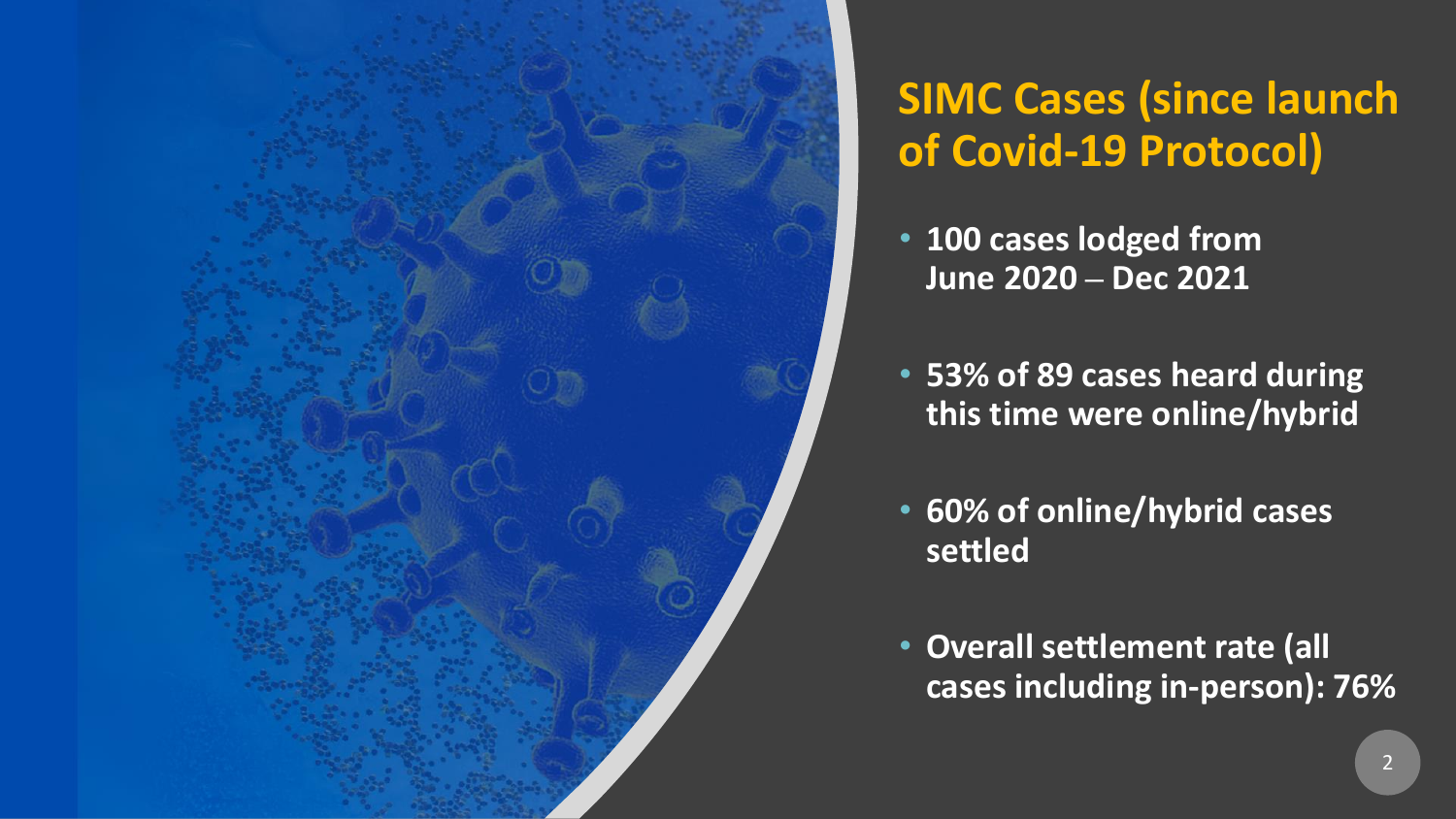

# JIMC - SIMC JOINT COVID-19 PROTOCOL

**Expedited mediation for business relationships** with a Japanese connection

3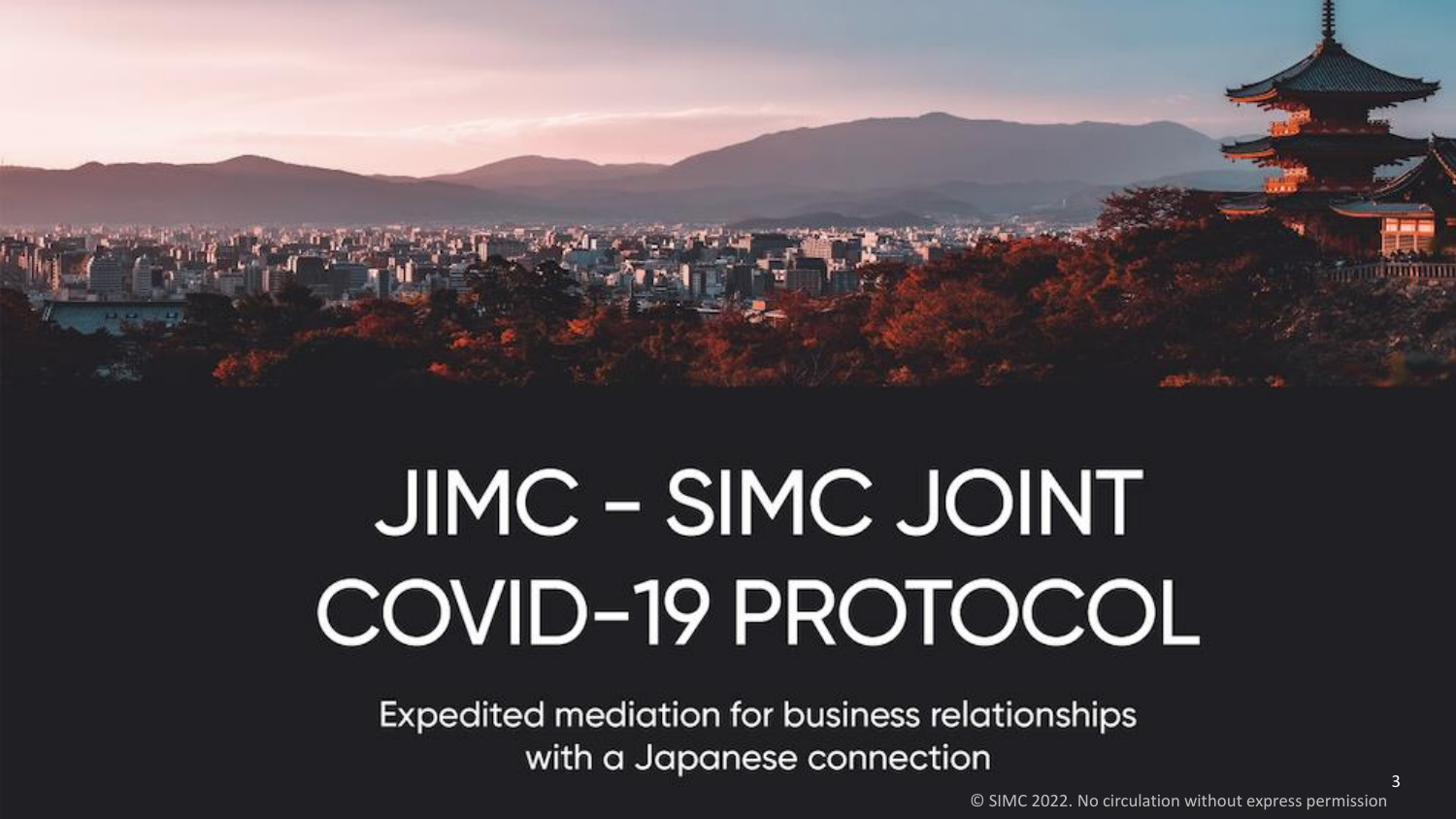### **Case Study – JIMC-SIMC Covid-19 Protocol**

- **JV dispute involving Indian and Japanese parties**
- **Commenced arbitration but wanted to try mediation**
- **SIMC and JIMC each appointed a co-mediator, who was familiar with the India and Japan jurisdictions, business practices and cultures, respectively.**
- **Mediation conducted fully online**
- **By the second day of the mediation, the Parties had in-principle agreed to settle the dispute.**
- **SIMC and JIMC's end-to-end management ensured that the online discussions proceeded smoothly.**

Full story: https://simc.com.sg/blog/2021/09/22/meet-the-co-mediators-who-overcame-cultural-odds-under-the-jimc-simc-covid-19-protocol/